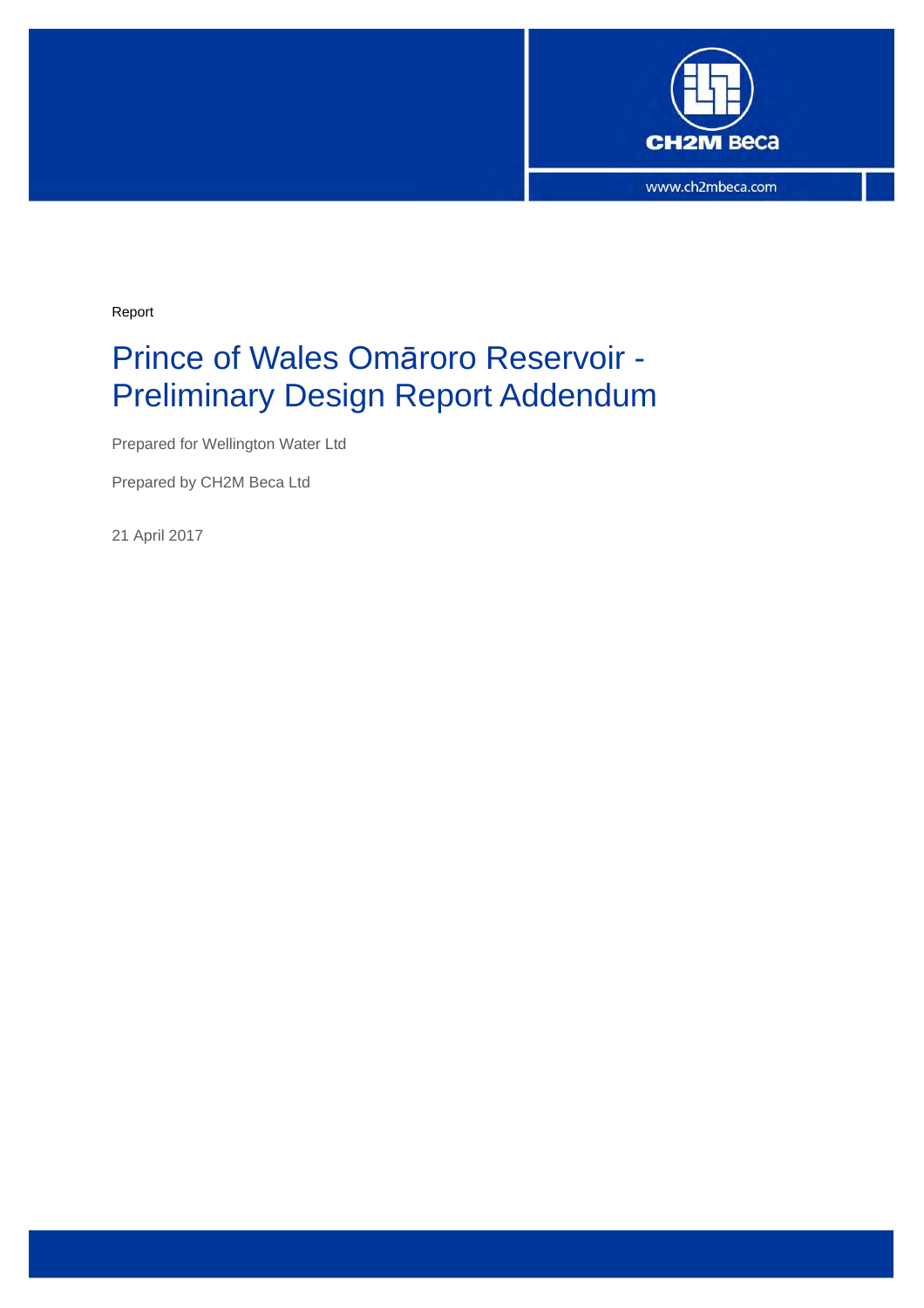Prince of Wales Omäroro Reservoir - Preliminary Design Report Addendum

## **Revision History**

| <b>Revision N°</b> | <b>Prepared By</b>      | <b>Description</b>              | <b>Date</b> |
|--------------------|-------------------------|---------------------------------|-------------|
| A                  | <b>Mhairi Rademaker</b> | <b>Draft</b>                    | 20/04/2017  |
| В                  | <b>Mhairi Rademaker</b> | <b>Updates Following Review</b> | 21/04/2017  |
|                    |                         |                                 |             |
|                    |                         |                                 |             |
|                    |                         |                                 |             |

### **Document Acceptance**

| Action       | Name                    | <b>Signed</b> | Date       |
|--------------|-------------------------|---------------|------------|
| Prepared by  | <b>Mhairi Rademaker</b> |               | 21/04/2017 |
| Reviewed by  | <b>Matt Trlin</b>       |               | 21/04/2017 |
| Approved by  | <b>Wayne Estment</b>    |               | 26/04/2017 |
| on behalf of | CH2M Beca Ltd           |               |            |

© CH2M Beca 2017 (unless CH2M Beca has expressly agreed otherwise with the Client in writing).

This report has been prepared by CH2M Beca on the specific instructions of our Client. It is solely for our Client's use for the purpose for which it is intended in accordance with the agreed scope of work. Any use or reliance by any person contrary to the above, to which Beca has not given its prior written consent, is at that person's own risk.

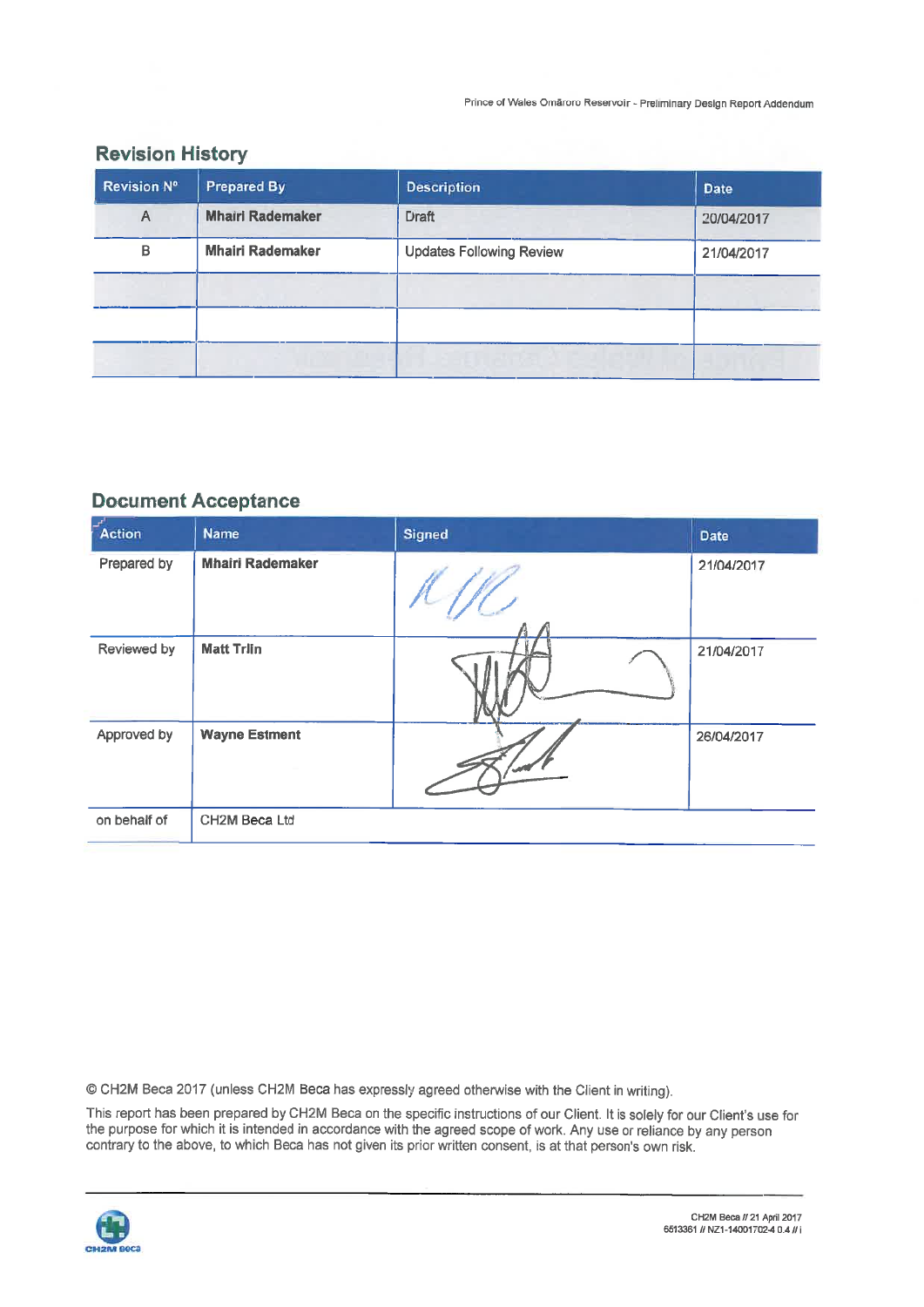## **Contents**

| 1 Introduction                         |  |
|----------------------------------------|--|
| 2 Changes to Preliminary Design Report |  |

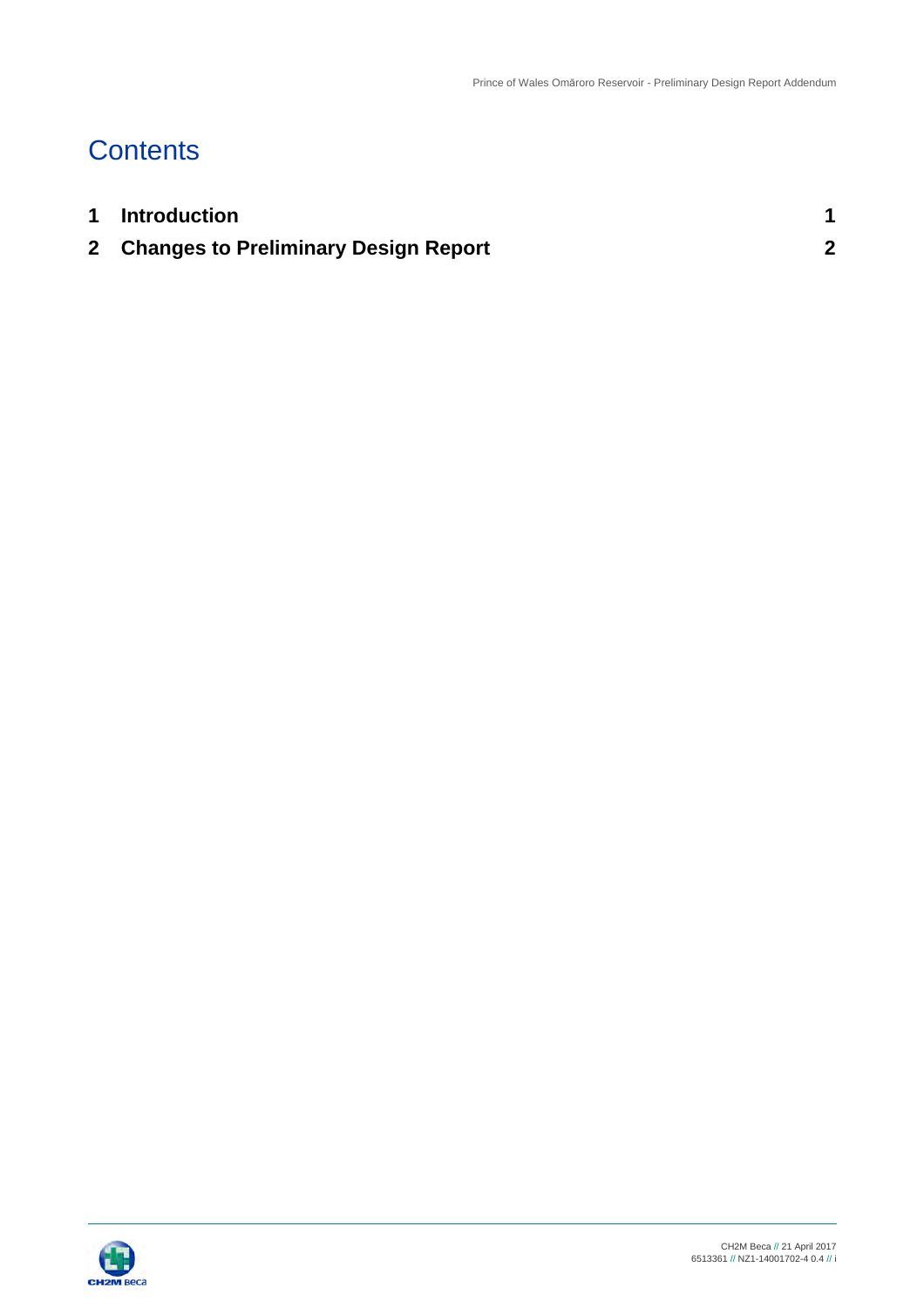### 1 Introduction

In 2013, Beca prepared a preliminary design report for the Hospital Prince of Wales Reservoir, now the Prince of Wales/Omāroro Reservoir.

A number of changes are proposed to that report, primarily as a result of a decision to investigate using both the upper and lower fields for storage of material and equipment during construction and to potentially raise both the upper and lower fields to dispose of excess material.

Further assessments have also been undertaken including landscape and visual, traffic, recreation, noise, and stormwater, and a draft Construction Erosion and Sediment Control Plan developed. These reports supersede some of the information provided in the 2013 report.

The following section outlines the change to the 2013 report at a high level. The relevant reports should be relied on for detailed information where referenced.

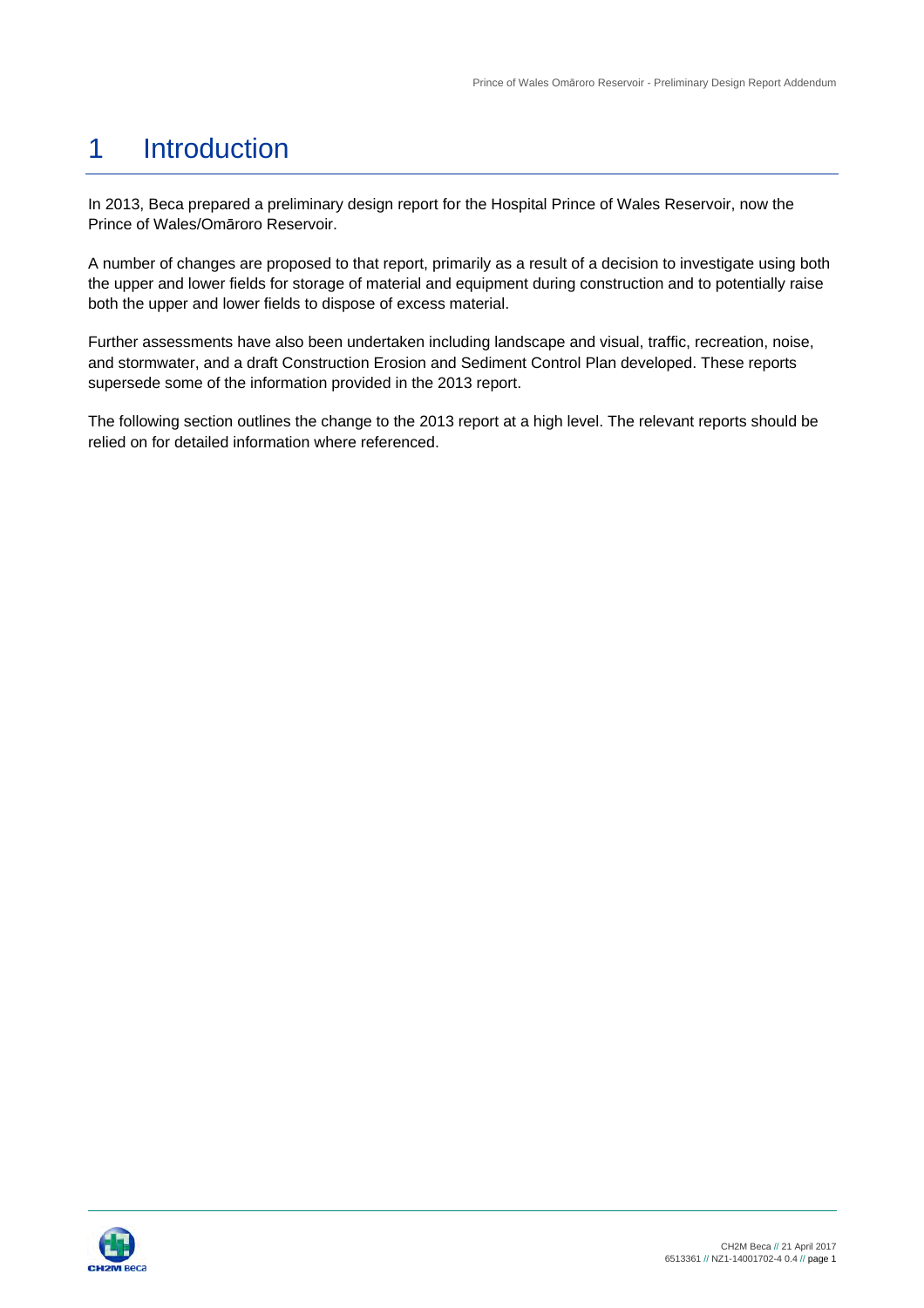#### 2 Changes to Preliminary Design Report

The table below identified where there are changes to information provided in the Preliminary Design Report and where further information is now available. Where there are any discrepancies between information in the Preliminary Design Report, the *Town Belt Act Easement Request* and any of the reports appended to the Easement Request, the more recent information shall prevail.

| Section                  | Type of<br>change | 2017 Update / amendment                                                                                                                                                                                                                                                                                                                                                                                                                                                                                                                                                                                              |
|--------------------------|-------------------|----------------------------------------------------------------------------------------------------------------------------------------------------------------------------------------------------------------------------------------------------------------------------------------------------------------------------------------------------------------------------------------------------------------------------------------------------------------------------------------------------------------------------------------------------------------------------------------------------------------------|
| <b>Introduction</b><br>1 |                   |                                                                                                                                                                                                                                                                                                                                                                                                                                                                                                                                                                                                                      |
| 1.1<br>Background        | Amendment         | Reservoir purpose has changed and no longer includes the specific post disaster function of only servicing<br>Wellington Hospital. The Prince of Wales/Omaroro reservoir, is required for servicing the Wellington low level<br>water supply zone, providing potable water to approximately 70,000 residents, a significant range of commercial<br>and industrial businesses and various critical community facilities. The Wellington low level water supply zone<br>covers the Wellington Central Business District (CBD); Thorndon, Newtown, Mount Cook, Hataitai, Kilbirnie,<br>Miramar, Strathmore and Seatoun. |
|                          |                   | The proposed Prince of Wales/Omaroro Reservoir is required to significantly expand the zone's local water<br>storage capacity, for the following purposes:                                                                                                                                                                                                                                                                                                                                                                                                                                                           |
|                          |                   | Operational and strategic/disaster resilience:                                                                                                                                                                                                                                                                                                                                                                                                                                                                                                                                                                       |
|                          |                   | o To enhance the zone's resilience to both temporary and significant water supply disruption events, such<br>as may be associated with a natural hazard event.                                                                                                                                                                                                                                                                                                                                                                                                                                                       |
|                          |                   | Network management and maintenance:                                                                                                                                                                                                                                                                                                                                                                                                                                                                                                                                                                                  |
|                          |                   | o To assist with optimising the function of the local water supply network and without disrupting water<br>supply enable WWL to undertake needed maintenance activities on the existing reservoirs and network.                                                                                                                                                                                                                                                                                                                                                                                                      |
|                          |                   | Growth and wellbeing:                                                                                                                                                                                                                                                                                                                                                                                                                                                                                                                                                                                                |
|                          |                   | o To support existing economic activity and growth, along with community health and wellbeing.                                                                                                                                                                                                                                                                                                                                                                                                                                                                                                                       |
|                          |                   | These functions are critical to supporting and sustaining Wellington's economy, the health of its communities, and<br>the city's ability to withstand temporary water disruption supply events and recover from significant events, such<br>as an earthquake.                                                                                                                                                                                                                                                                                                                                                        |
|                          |                   | The reservoir programme was delayed and is now expected to be complete, subject to funding and obtaining<br>$\bullet$<br>required approvals and consents, by 2021                                                                                                                                                                                                                                                                                                                                                                                                                                                    |
|                          |                   | The Park and Surplus Materials Options Assessment Report is superseded. It is now planned to use both the<br>$\bullet$<br>upper and lower Prince of Wales Park playing fields for material and equipment storage. Provision is included for<br>raising one or both of the fields with material excavated from the reservoir site. Surplus excavated material, not<br>required for field raising or reservoir burial, will be disposed off-site.                                                                                                                                                                      |

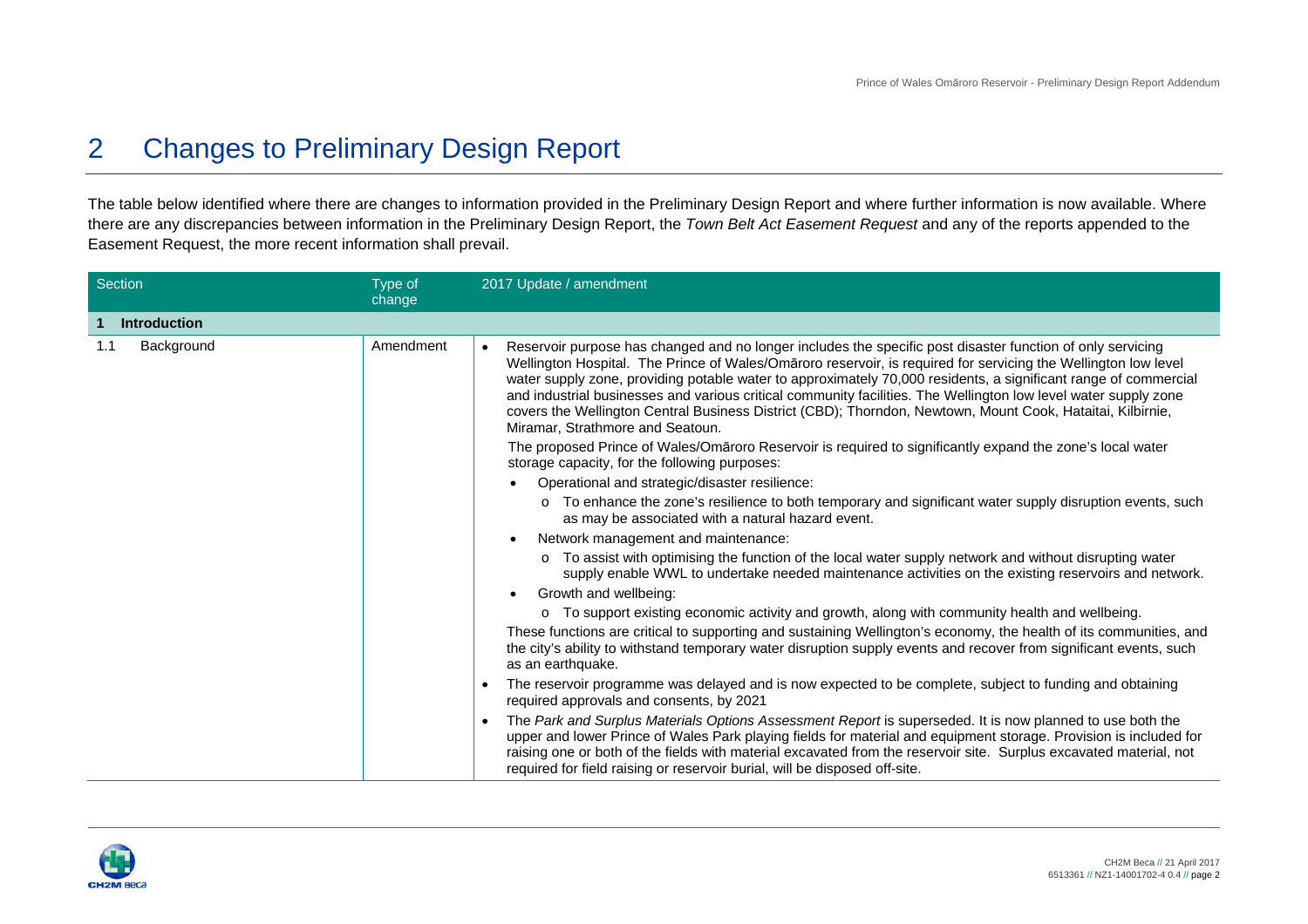| 1.2            | Objectives                        | No change              |                                                                                                                                                                                                                                                                                                                                                                                                                                                                                    |
|----------------|-----------------------------------|------------------------|------------------------------------------------------------------------------------------------------------------------------------------------------------------------------------------------------------------------------------------------------------------------------------------------------------------------------------------------------------------------------------------------------------------------------------------------------------------------------------|
| 1.3            | Site location                     | No change              |                                                                                                                                                                                                                                                                                                                                                                                                                                                                                    |
| 1.4            | Purpose and scope of report       | No change              |                                                                                                                                                                                                                                                                                                                                                                                                                                                                                    |
| 1.5            | Associated and referenced reports | Amendment              | The Hospital Prince of Wales Reservoir Park and Surplus Materials Options Assessment Report is superseded                                                                                                                                                                                                                                                                                                                                                                          |
| 2 <sup>1</sup> | <b>Selected arrangement</b>       |                        |                                                                                                                                                                                                                                                                                                                                                                                                                                                                                    |
| 2.1            | Introduction                      | No change              |                                                                                                                                                                                                                                                                                                                                                                                                                                                                                    |
| 2.2            | Site layout                       | No change              |                                                                                                                                                                                                                                                                                                                                                                                                                                                                                    |
| 2.3            | Reservoir structure               | No change              |                                                                                                                                                                                                                                                                                                                                                                                                                                                                                    |
| 2.4            | <b>Tunnel structure</b>           | No change              |                                                                                                                                                                                                                                                                                                                                                                                                                                                                                    |
| 2.5            | Reservoir pipework                | No change              |                                                                                                                                                                                                                                                                                                                                                                                                                                                                                    |
| 2.6            | Service connections               | Amendment              | The scour overflow pipework will be sized to a peak flow rate of 400 L/s<br>$\bullet$                                                                                                                                                                                                                                                                                                                                                                                              |
| 2.7            | Access and parking                | Further<br>information | The Prince of Wales/Omaroro Reservoir Traffic Assessment (2017) includes a discussion of access and parking<br>$\bullet$<br>provisions during construction                                                                                                                                                                                                                                                                                                                         |
| 2.8            | Landscaping arrangements          | Further<br>information | This section and the Landscape Report (2013) should be read in conjunction with the Prince of Wales/Omaroro<br>$\bullet$<br>Reservoir Landscape and Visual Effects Assessment (2017)                                                                                                                                                                                                                                                                                               |
| 2.9.1          | Temporary material storage        | Section<br>superseded  | This section and the Park and Surplus Materials Options Assessment Report is superseded. It is now planned to<br>use both the upper and lower fields for material and equipment storage. Provision is included for raising one or<br>both of the fields with the excess material excavated from the reservoir site.<br>The Town Belt Act Easement Request and appended specialist report discuss the options for temporary material<br>$\bullet$                                   |
|                | 2.9.2 Permanent arrangement       | Section<br>superseded  | storage<br>This section and the Park and Surplus Materials Options Assessment Report is superseded. It is now planned to<br>$\bullet$<br>use both the upper and lower fields for material and equipment storage. Provision is included for raising one or<br>both of the fields with the excess material excavated from the reservoir site.<br>The Town Belt Act Easement Request and appended specialist report discuss the options for the permanent<br>$\bullet$<br>arrangement |
| 3 <sup>1</sup> | <b>Site factors</b>               |                        |                                                                                                                                                                                                                                                                                                                                                                                                                                                                                    |
| 3.1            | Introduction                      | No change              |                                                                                                                                                                                                                                                                                                                                                                                                                                                                                    |
| 3.2            | Geotechnical considerations       | No change              |                                                                                                                                                                                                                                                                                                                                                                                                                                                                                    |
| 3.3            | Site seismicity                   | No change              |                                                                                                                                                                                                                                                                                                                                                                                                                                                                                    |

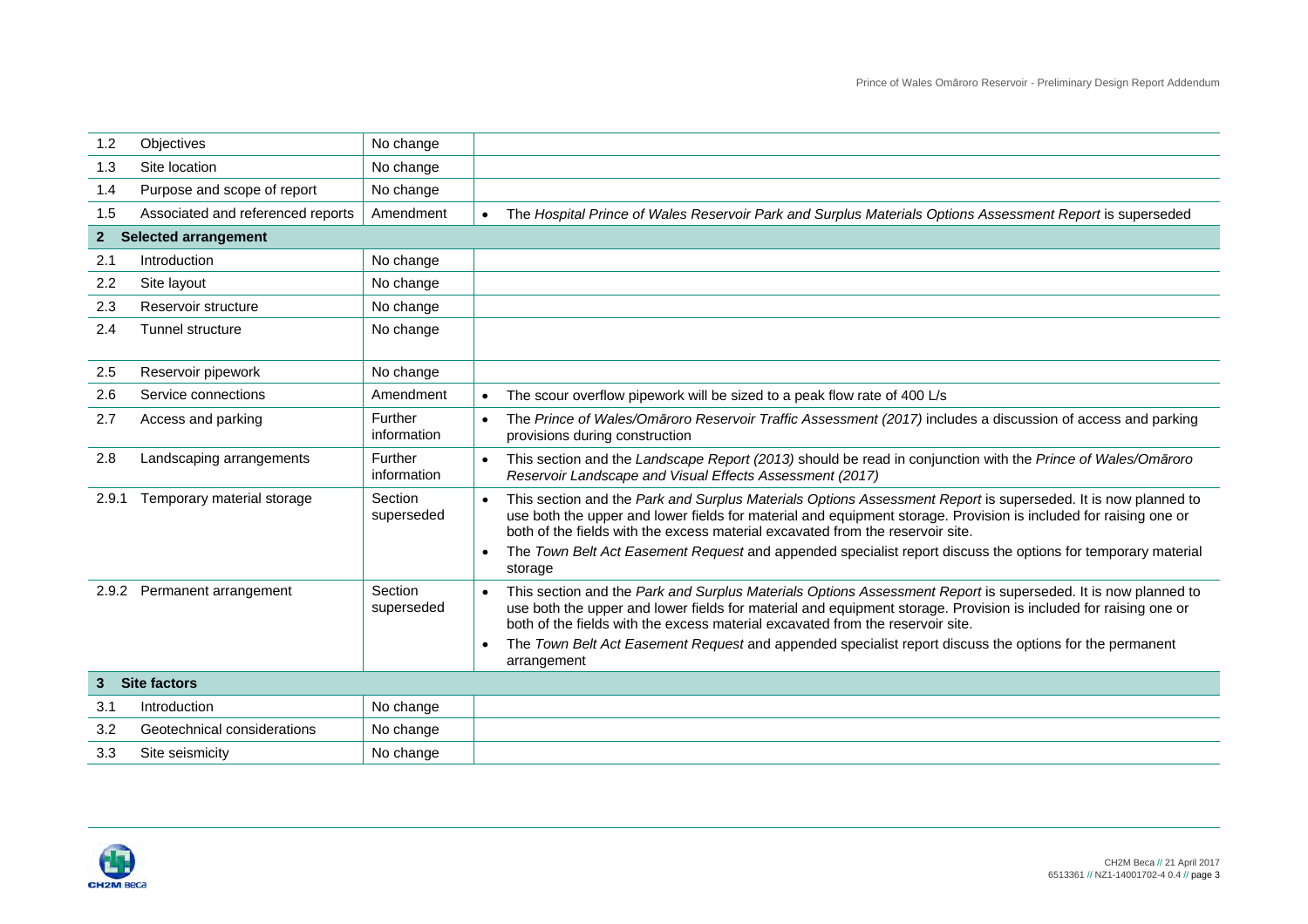| 3.4   | Local street connections                       | Further<br>information | The Prince of Wales/Omaroro Reservoir Traffic Assessment includes a detailed consideration of construction<br>traffic                                         |
|-------|------------------------------------------------|------------------------|---------------------------------------------------------------------------------------------------------------------------------------------------------------|
| 3.5   | Town belt access paths                         | Further<br>information | The Prince of Wales/Omaroro Reservoir Assessment of Effects on Recreation includes further detail on existing<br>paths through the site                       |
|       | <b>Environmental factors</b>                   |                        |                                                                                                                                                               |
| 4.1.1 | Location in Town Belt - General                | No change              |                                                                                                                                                               |
| 4.1.2 | Access through Town Belt                       | Section<br>superseded  | The Prince of Wales/Omaroro Reservoir Assessment of Effects on Recreation includes detail on existing paths<br>and paths to be maintained during construction |
| 4.2   | Visual effects                                 | Further<br>Information | The Prince of Wales/Omaroro Reservoir Landscape and Visual Effects Assessment, includes visual simulations<br>$\bullet$                                       |
| 4.3   | Urban design issues                            | Further<br>Information | The Prince of Wales/Omaroro Reservoir Landscape and Visual Effects Assessment and Assessment of Effects<br>on Recreation contains further information         |
| 4.4   | Cultural issues                                | Further<br>information | Further engagement has been undertaken with iwi<br>$\bullet$<br>A Cultural Impact Report has been prepared<br>$\bullet$                                       |
| 4.5   | Archaeological                                 | No change              |                                                                                                                                                               |
| 4.6   | Ecological impact                              | Section<br>superseded  | This section is superseded by the Prince of Wales/Omaroro Reservoir Ecological Effects Assessment, which<br>$\bullet$<br>includes visual simulations          |
| 4.7   | Construction impacts                           | Further                | Further information on construction effects is provided in the following reports:<br>$\bullet$                                                                |
|       |                                                | information            | Prince of Wales/Omaroro Reservoir Assessment of Effects on Recreation<br>$\bullet$                                                                            |
|       |                                                |                        | Prince of Wales/Omaroro Reservoir Traffic Assessment<br>$\bullet$                                                                                             |
|       |                                                |                        | Prince of Wales/Omaroro Reservoir Construction Noise Assessment                                                                                               |
|       |                                                |                        | Draft Prince of Wales/Omāroro Reservoir Erosion and Sediment Control Plan<br>$\bullet$                                                                        |
| 4.8   | Demolition of superseded facilities            | No change              |                                                                                                                                                               |
| 5     | <b>Preliminary design</b>                      |                        |                                                                                                                                                               |
| 5.1   | Introduction                                   | No change              |                                                                                                                                                               |
| 5.2   | Consultation                                   | Further<br>information | Further consultation has been undertaken with WCC and the public as detailed in the Town Belt Act Easement<br>$\bullet$<br>Request                            |
| 5.3   | Hydraulic design criteria                      | No change              |                                                                                                                                                               |
| 5.4   | Reservoir structure                            | No change              |                                                                                                                                                               |
| 5.5   | Reservoir circulation and mixing<br>provisions | No change              |                                                                                                                                                               |
|       |                                                |                        |                                                                                                                                                               |

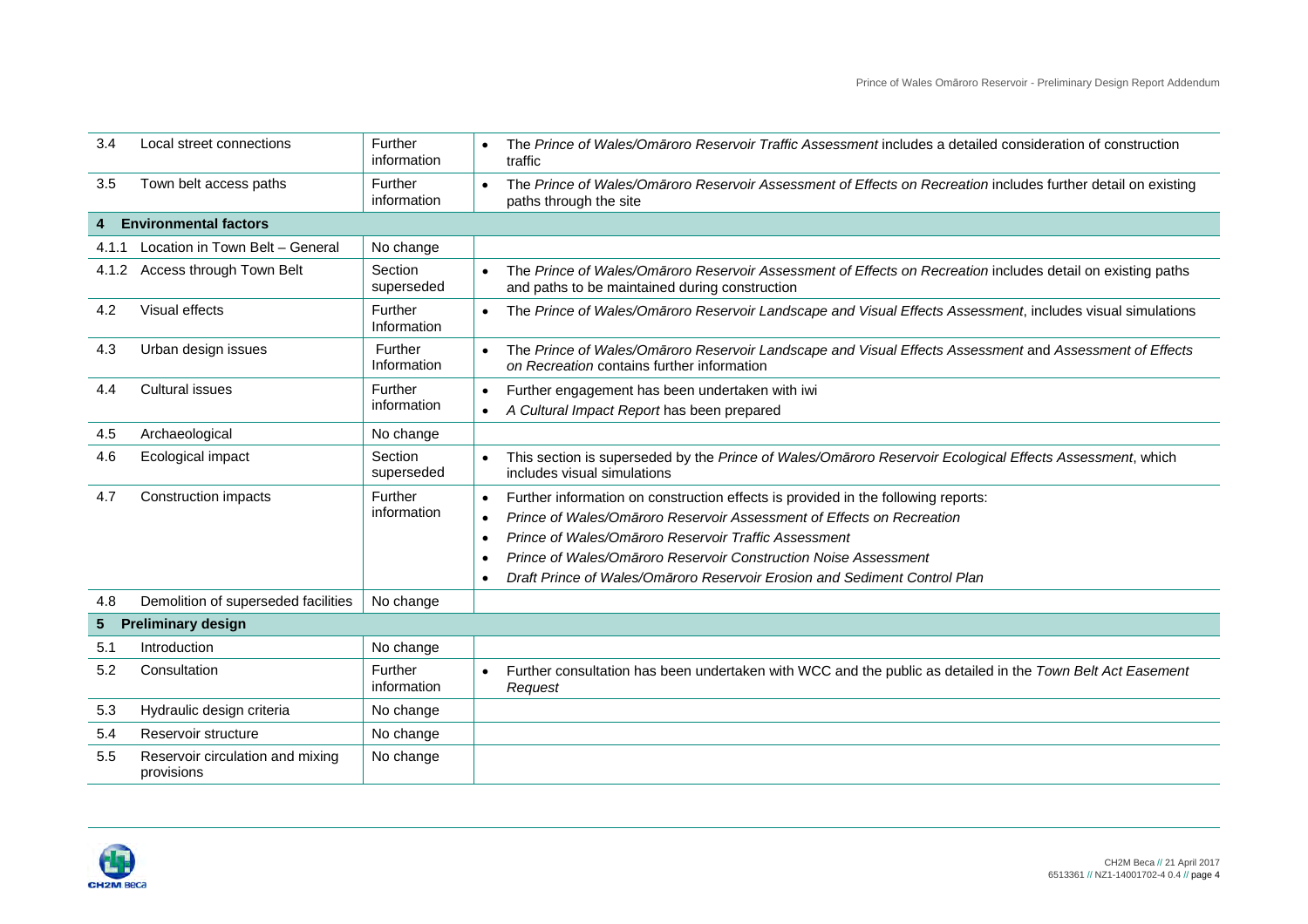| 5.6                | <b>Tunnel structure</b>                        | No change              |           |                                                                                                                                                                                                                                                                                                                                                                                                                                                                                                                                                                                                    |
|--------------------|------------------------------------------------|------------------------|-----------|----------------------------------------------------------------------------------------------------------------------------------------------------------------------------------------------------------------------------------------------------------------------------------------------------------------------------------------------------------------------------------------------------------------------------------------------------------------------------------------------------------------------------------------------------------------------------------------------------|
| 5.7                | Reservoir pipework                             | No change              |           |                                                                                                                                                                                                                                                                                                                                                                                                                                                                                                                                                                                                    |
| 5.8 & 5.9          | Existing utility services and<br>modifications | Further<br>information |           | Some existing utilities are affected by the proposed stockpiling and raising of the fields. These include a<br>wastewater pipe, water mains and 33 kV power cables crossing the upper and lower playing fields. Allowance<br>has been included for the existing wastewater pipe that is shown across the lower playing field and one<br>watermain near the centre of the upper playing field to be relocated. Other services are not under the large<br>stockpiles but do receive increased permanent level of cover of up to 1.5 m. There is a risk that these utilities will<br>need relocating. |
| 5.10<br>reservoir  | Service connections to the                     | No change              |           |                                                                                                                                                                                                                                                                                                                                                                                                                                                                                                                                                                                                    |
| 5.11<br>Drainage   |                                                | Further<br>Information |           | Further information is provided in the Prince of Wales/Omaroro Reservoir Stormwater Assessment                                                                                                                                                                                                                                                                                                                                                                                                                                                                                                     |
| 5.12               | Reservoir cover earthworks                     | No change              |           |                                                                                                                                                                                                                                                                                                                                                                                                                                                                                                                                                                                                    |
| 5.13<br>reservoir  | Earthworks surrounding the                     | No change              |           |                                                                                                                                                                                                                                                                                                                                                                                                                                                                                                                                                                                                    |
| 5.14.1 Landscaping |                                                | Further<br>Information |           | Further information is provided in the Prince of Wales/Omaroro Reservoir Landscape and Visual Effects<br>Assessment                                                                                                                                                                                                                                                                                                                                                                                                                                                                                |
|                    | 5.14.2 Urban design furniture                  | Further<br>Information | $\bullet$ | Further information is provided in the Prince of Wales/Omaroro Reservoir Landscape and Visual Effects<br>Assessment                                                                                                                                                                                                                                                                                                                                                                                                                                                                                |
|                    | 5.14.3 Construction access                     | Further<br>information | $\bullet$ | The Prince of Wales/Omaroro Reservoir Traffic Assessment includes a detailed consideration of construction<br>access and traffic                                                                                                                                                                                                                                                                                                                                                                                                                                                                   |
|                    | 5.14.4 Construction phase public<br>walkways   | Further<br>information | $\bullet$ | The Prince of Wales/Omaroro Reservoir Assessment of Effects on Recreation includes further detail on paths to<br>be maintained during construction                                                                                                                                                                                                                                                                                                                                                                                                                                                 |
| 5.15               | Temporary and permanent works<br>on upper park | Section<br>superseded  | $\bullet$ | This section is superseded. The Town Belt Act Easement Request and appended specialist report include detail<br>on temporary stockpiling and permanent raising of both the upper and lower fields                                                                                                                                                                                                                                                                                                                                                                                                  |
| 5.14               | Summary of scope of works                      | Amendment              | $\bullet$ | In the event that both the upper and lower fields are raised, the volume of material to be disposed of off-site could<br>reduce to around 14,500m <sup>3</sup>                                                                                                                                                                                                                                                                                                                                                                                                                                     |
| 5.17               | Contract strategy                              | No change              |           |                                                                                                                                                                                                                                                                                                                                                                                                                                                                                                                                                                                                    |
|                    | 5.18.1 Contractors site access                 | Amendment              | $\bullet$ | Buffer extended to 10m around fill area to provide space for working and for erosion and sediment control<br>measures<br>Working area extended to cover the full extent of both the upper and lower fields                                                                                                                                                                                                                                                                                                                                                                                         |
|                    | 5.18.2 Site access and traffic control         | Section<br>superseded  | $\bullet$ | The Prince of Wales/Omaroro Reservoir Traffic Assessment includes a detailed consideration of construction<br>access and parking arrangements on Rolleston Street                                                                                                                                                                                                                                                                                                                                                                                                                                  |

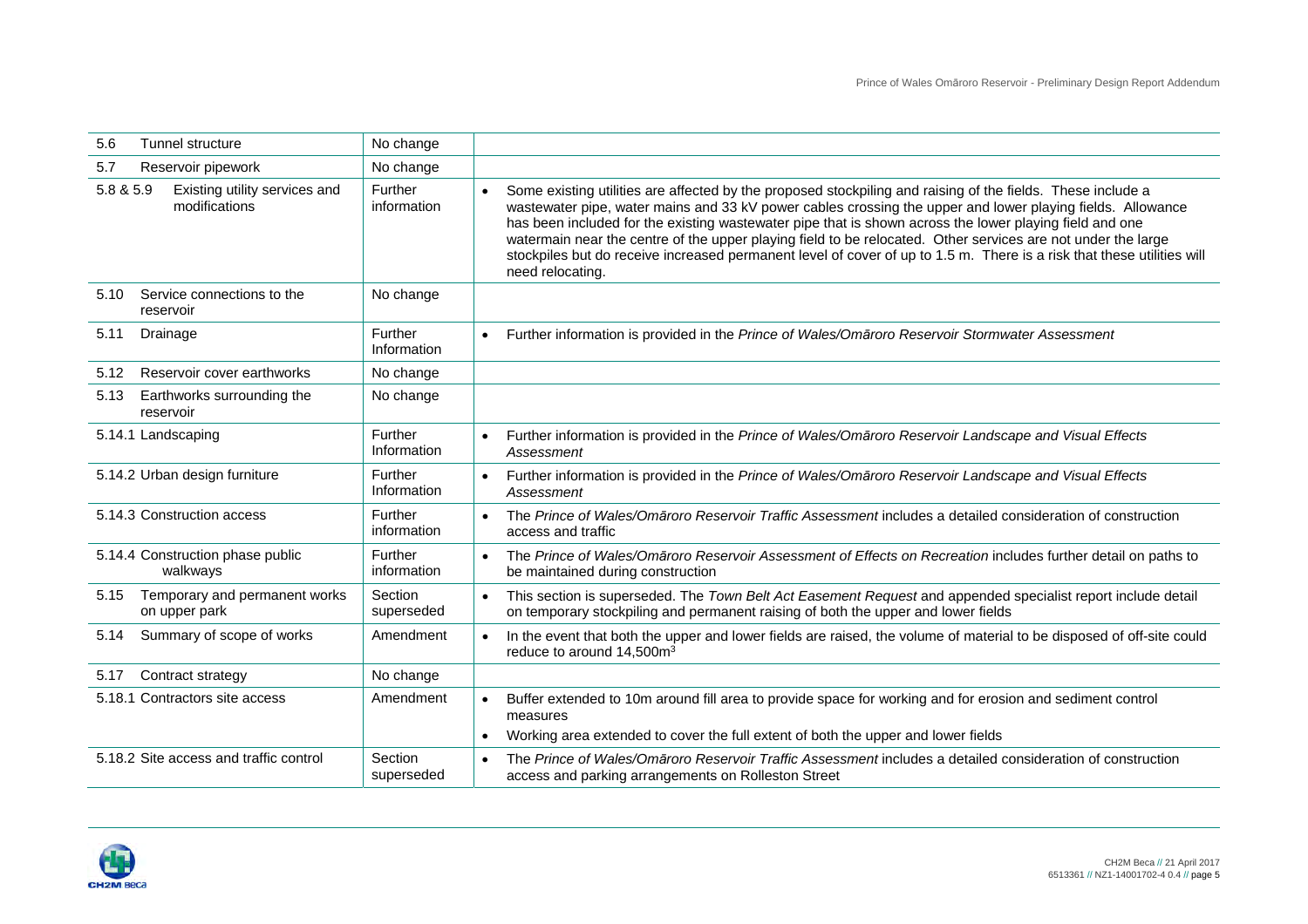|             |                                           |                        | That assessment demonstrates that truck and trailer units cannot be used at the site (unsuitable tracking curves<br>in and out of Rolleston Street)                                                                                                                   |
|-------------|-------------------------------------------|------------------------|-----------------------------------------------------------------------------------------------------------------------------------------------------------------------------------------------------------------------------------------------------------------------|
|             | 5.18.3 Hours of work                      | Further<br>information | There is no change to the hours of work; however, the Prince of Wales/Omaroro Reservoir Traffic Assessment<br>$\bullet$<br>includes a recommendation to limit the majority of truck movements to between outside of peak commute hours to<br>mitigate traffic effects |
|             | 5.18.4 Public relations                   | Amendment              | Due to the high profile nature of the works, the Public Relations Plan may be managed by Wellington Water rather<br>than the contractor. This will be confirmed prior to construction.                                                                                |
|             | 5.18.5 Noise                              | Section<br>superseded  | The Prince of Wales/Omaroro Reservoir Construction Noise Assessment concludes that construction noise may<br>just exceed the NZ Standard and provides further recommendations for management of construction noise                                                    |
| 5.18.6 Dust |                                           | Amendment              | The Draft Prince of Wales/Omaroro Reservoir Erosion and Sediment Control Plan includes high-level dust control<br>$\bullet$<br>measures. Complaint management will be outlined in a Construction Environmental Management Plan                                        |
|             | 5.18.7 Environmental Management           | Amendment              | The information in this section will generally be covered in a Construction Environmental Plan, the Draft Prince of<br>Wales/Omāroro Reservoir Erosion and Sediment Control Plan and the Prince of Wales/Omāroro Reservoir Traffic<br>Assessment                      |
| 5.19        | Construction sequence                     | Amendment              | Material, including topsoil, will be stockpiled on both the upper and lower fields<br>$\bullet$                                                                                                                                                                       |
| 5.20        | Preliminary project programme             | Out of date            | An updated programme has not been prepared<br>$\bullet$                                                                                                                                                                                                               |
|             |                                           |                        | Resource consents are expected to be granted in the first half of 2018 with construction potentially starting in the<br>$\bullet$<br>2018/2019 earthworks season, depending on detailed design timing                                                                 |
|             |                                           |                        | Works are expected to take two years<br>$\bullet$                                                                                                                                                                                                                     |
| 5.21        | Construction cost estimate                | Out of date            | An updated cost estimate has not been prepared<br>$\bullet$                                                                                                                                                                                                           |
| 5.22        | Risk register                             | No change              |                                                                                                                                                                                                                                                                       |
| 6           | <b>Detailed design considerations</b>     |                        |                                                                                                                                                                                                                                                                       |
| 6.1         | Introduction                              | No change              |                                                                                                                                                                                                                                                                       |
| 6.2         | Safety in design                          | No change              |                                                                                                                                                                                                                                                                       |
| 6.3         | Temporary excavations for<br>construction | No change              |                                                                                                                                                                                                                                                                       |
| 6.4         | Drainage                                  | Section<br>superseded  | This section is superseded by the Prince of Wales/Omaroro Reservoir Stormwater Assessment<br>$\bullet$                                                                                                                                                                |
| 6.5         | Reservoir structure                       | No change              |                                                                                                                                                                                                                                                                       |
| 6.6         | Tunnel structure                          | No change              |                                                                                                                                                                                                                                                                       |
| 6.7         | Reservoir pipework                        | No change              |                                                                                                                                                                                                                                                                       |